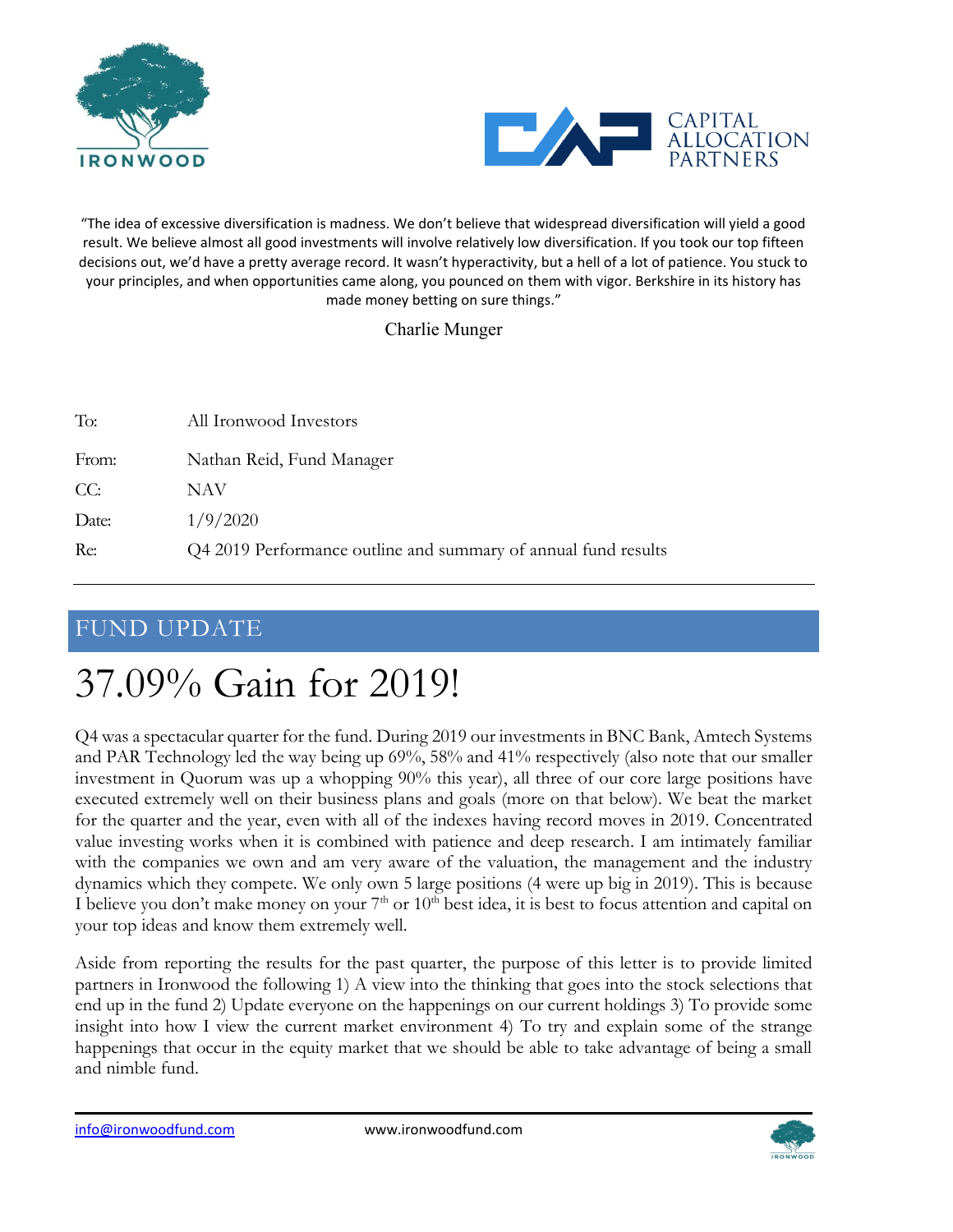# **Results**

For the quarter, the fund was up **15.34%** vs the S&P, DOW, Nasdaq and Russell 2000 which were up 9.07%, 6.0%, 12.2%, and 9.94% respectively.

For the year the fund is up **37.09%** vs. the S&P, DOW, Nasdaq and Russell 2000 which were up 28.88%, 22%, 35%, and 25.53% respectively.

It is always a challenge to keep up or beat the indexes when they are rapidly advancing, as a value investor. I feel good about the results in 2019. Also, as we discussed at the annual meeting, I would much rather own our positions than the overall market, which is probably somewhat overvalued.

# **Positions**

Our top 3 positions represent 87% of the fund. While all three are extremely different businesses with vastly different reasons for owning them, they all are being run extremely well and management is hitting targets and doing what they said they were going to do to create value in various ways. At BNCC the mortgage division is on fire and book value looks like it will grow by over \$5 this year. Par Systems is rolling out Brink software at a rapid pace and doing strategic M&A to fill in gaps in their software but doing this in a conservative way and not overpaying. Lastly, Amtech is repositioning the company to get completely out of the solar business, which is a now a low margin business dominated by Chinese companies who have extremely low cost, into a higher growth semiconductor company with their silicone carbide division and polishing division.

**The Q4 2019 and Year to Date performance of our largest positions is highlighted below;**

|             | 12/31/2018 | 9/30/2019 | 12/31/2019 | $Q4$ Gain $%$ | YTD % Gain % Fund |         |
|-------------|------------|-----------|------------|---------------|-------------------|---------|
| <b>BNCC</b> | \$20.50    | \$32.65   | \$34.65    | $6.1\%$       | $69.00\%$         | 43%     |
| <b>PAR</b>  | \$21.75    | \$22.82   | \$30.74    | $34.7\%$      | 41.33%            | 20%     |
| <b>ASYS</b> | \$4.53     | \$5.63    | \$7.16     | $27.1\%$      | 58.05%            | 24%     |
| <b>LXU</b>  | \$5.52     | \$5.31    | \$4.20     | $(20)\%$      | $(23.9)\%$        | $8.4\%$ |
| <b>QIS</b>  | \$.68      | \$.96     | \$1.29     | $34.3\%$      | 89.70%            | $4\%$   |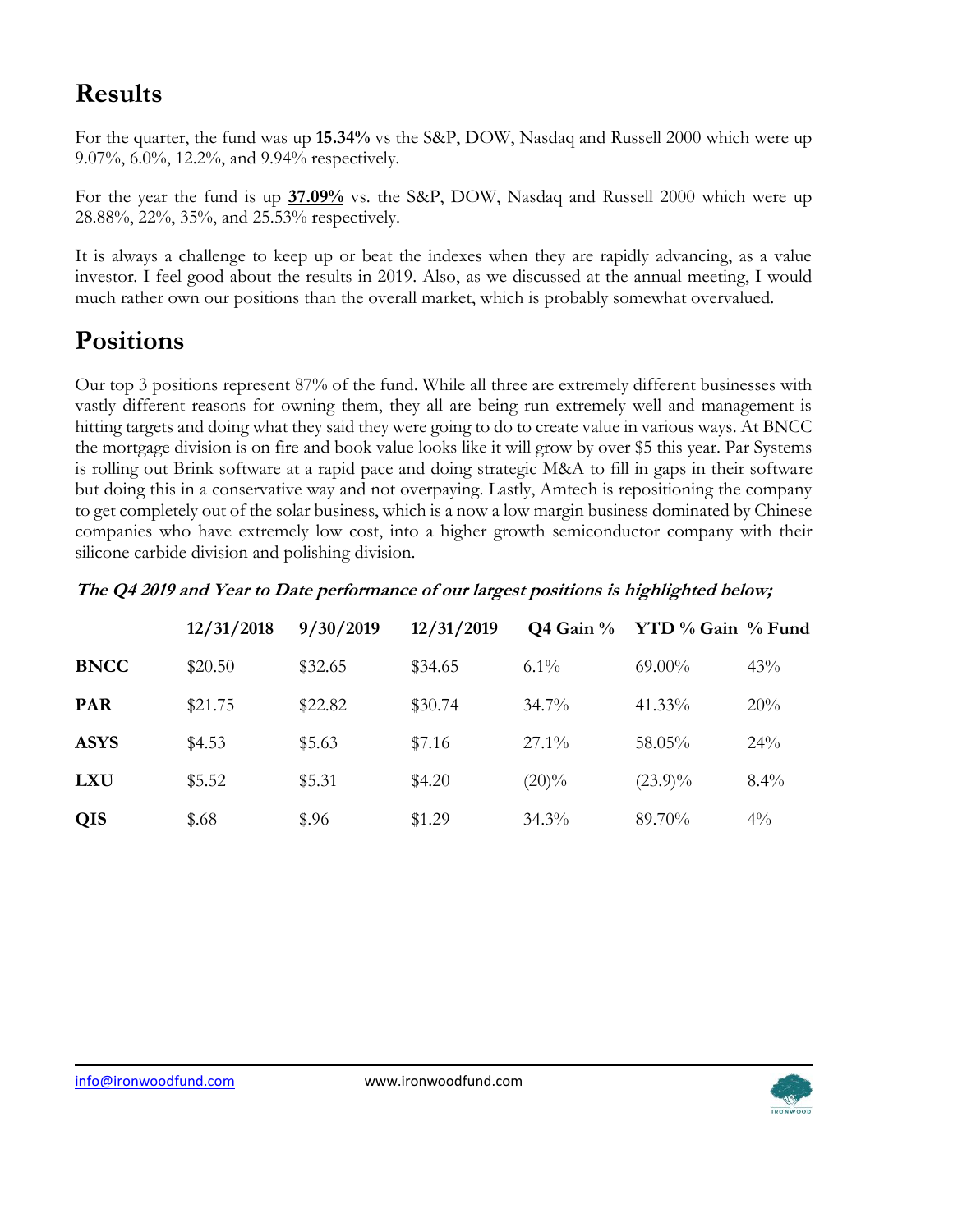# **Stock Market or Market of Stocks**

I get a lot of questions from people who want to know if stocks are overvalued. While it is an interesting question, it really isn't even in the top 10 relevant questions one should be asking when making an investment in a specific stock. The more relevant questions that you should ask are more the following;

- 1) Is this particular investment overvalued?
- 2) Is the industry in which the business competes experiencing a lot of disruption and if so, is management aware of the disruption and what are they doing about it (think Walmart and how they are very effectively competing against Amazon)?
- 3) What is management like, do they take excessive compensation or are they greedy empire builders? Are they aligned with other investors through owning a lot of the stock themselves?
- 4) If you invested in this company and had to leave for a desert island for 5 years, would you feel comfortable owning this while you were gone?
- 5) Who else is invested in the company?
- 6) How much debt is being employed in this venture and how is it structured?
- 7) What kind of bias has led me to this investment, did I find it through a church group, a financial advisor who is earning a fee for me to invest, is it my "friends deal", do I really understand the investment?

I always like to remind people who ask me about overall market pricing that the S&P 500 has 500 stocks in it and at any time there are for sure a handful that are undervalued. Those are the ones you are looking for, there is little to be gained in concerning yourself with overall market valuation.

# **Tax efficiency**

One of the advantages that should accrue to partners from being invested in a hedge fund (vs. an index fund or a mutual fund) is that hedge funds generally have a manager that is extremely well aligned with the investors in the fund. This alignment includes wanting to avoid paying taxes through smart buy and sell decisions and harvesting losses and gains at advantageous times. In 2019 we had incredible results, and what is even better is we generated a loss on our K1s from selling loss positions and also generated losses through understanding wash sale rules and using them to our advantage. For those of you who don't like to think about taxes or tax matters, trust me, your CPA will be happy with the results this year!

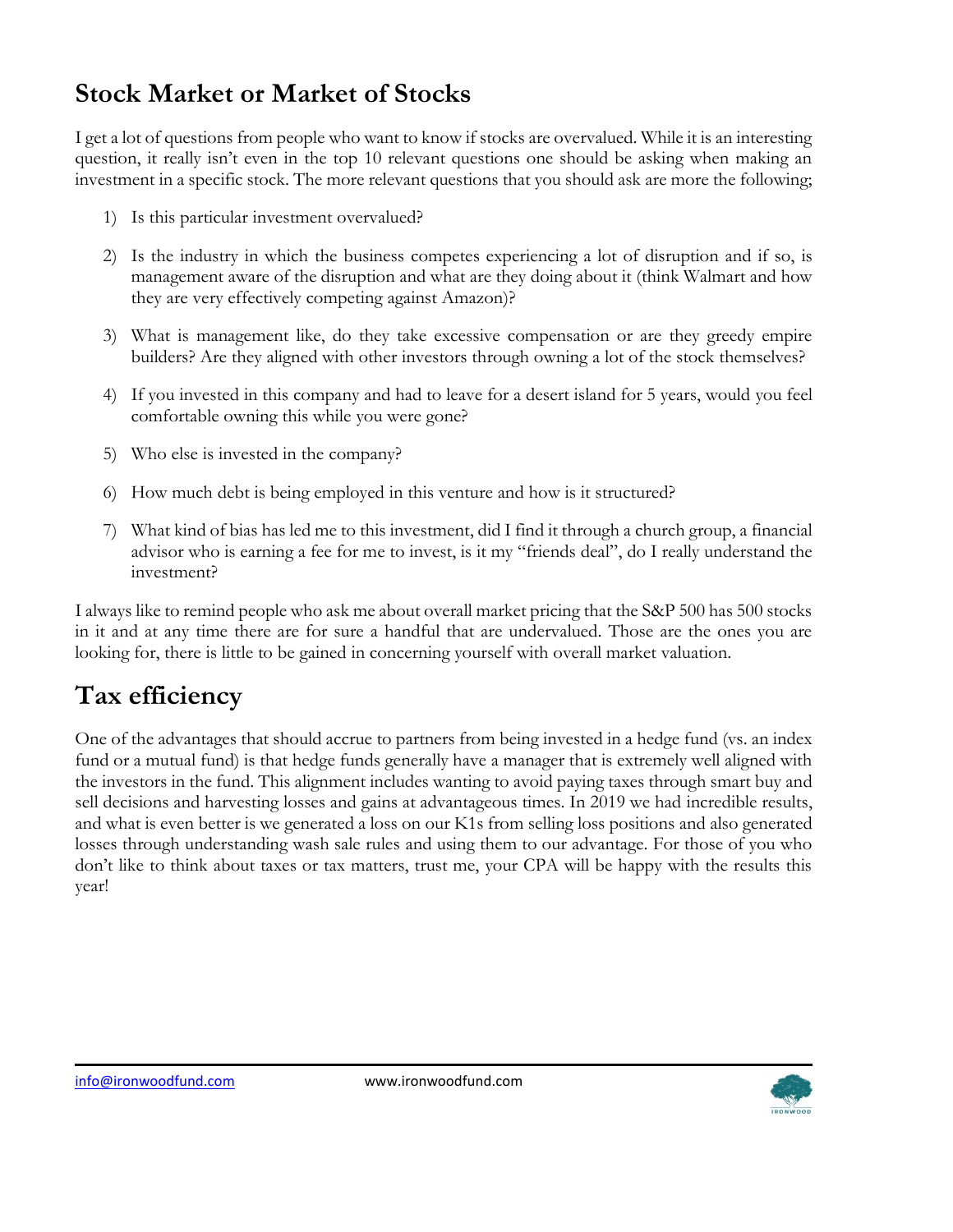## **Thesis Discussion(s)**



## **PAR Technology (PAR) – current Stock Price \$ 30.74 (Intrinsic Value range \$35 to \$50)**

#### **Upside to low end of valuation range – 13.8%**

Par had a very impressive earnings call in Q3 2019, they announced several key business initiatives and were very bullish on the growth for 2020 and beyond. Also, they announced an important acquisition of Restaurant Magic, a bolt on acquisition, which makes their software more valuable to their client base and also brings new potential customers to the Brink platform.



## **LSB Industries (LXU) – Current Stock Price \$ 4.20 (Intrinsic Value range \$14 to \$20)**

#### **Upside to low end of valuation range – 233%**

LSB continued to improve plant operations and earnings before depreciation charges in the quarter. The company has been in the "penalty box" with Wall Street for several years and until they have a few strong quarters, I don't expect the stock to move much. However, when they do prove their going concern status, I expect the stock to react very well. Its best to have patience when everyone else is bailing, this is generally where the large gains are made.

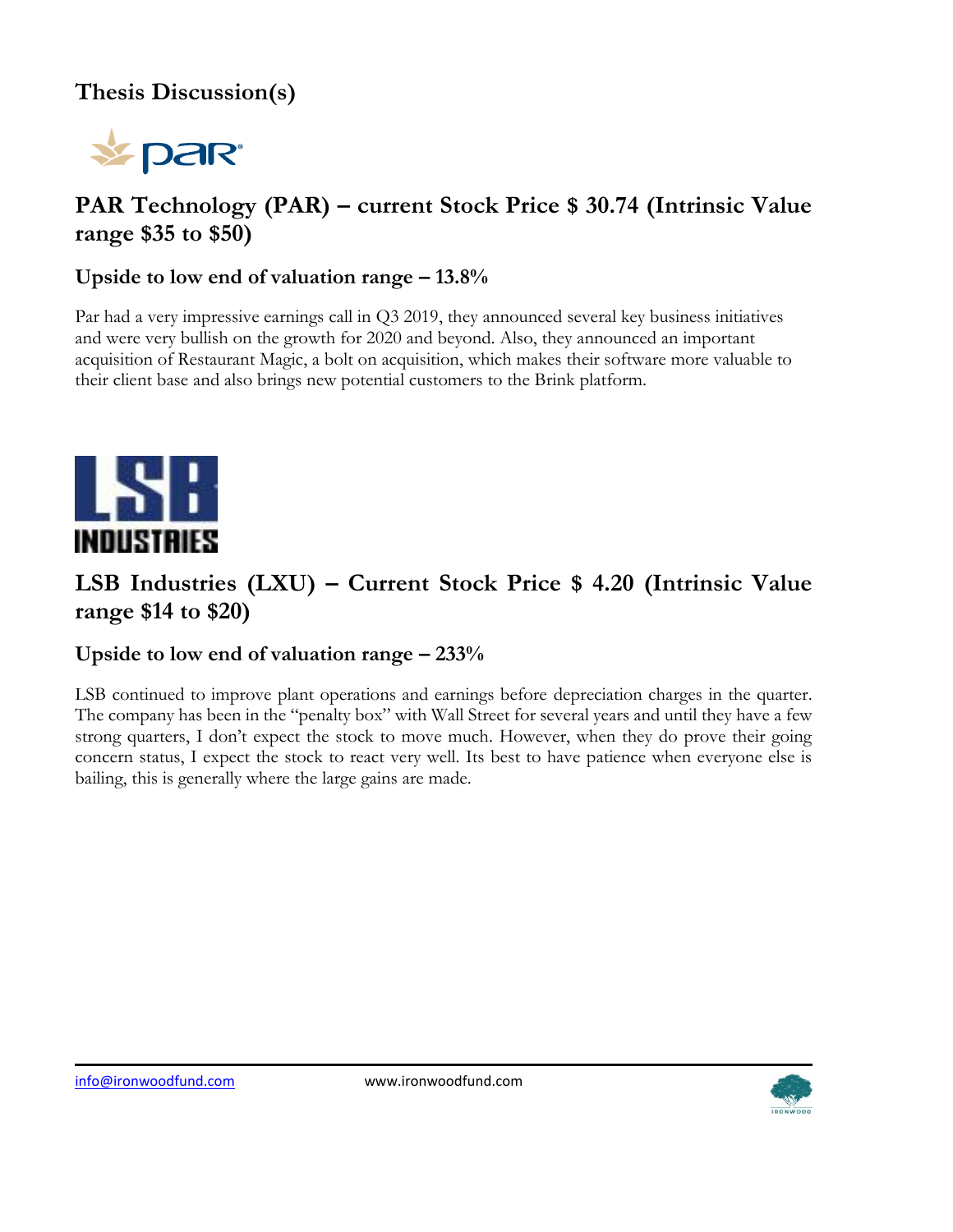

## **Amtech Systems (ASYS) – Current Stock Price \$ 7.16 (Intrinsic Value range \$8 to \$12)**

#### **Upside to low end of valuation range – 11.7%**

At year-end Amtech announced that they are in the final stages of divesting their solar operations. These operations have been a drag on operation results for several years and have hidden a gem of a semiconductor business. I am always impressed with management at ASYS to be very conservative with debt, to keep plenty of cash around and to make tough decisions (such as selling a division) when it is obviously the right choice.



#### **BNC Bank (BNCC) – Current Stock Price \$ 34.65 (Intrinsic Value range \$37.50 to \$45)**

#### **Upside to low end of valuation range – 8%**

BNC Bank had a blowout quarter in Q3 2019 that surprised me and was much better than even my highest estimate. The bank is very well run, is conservative, and has been compounding book value since the bottom of the market. They now have an activist investor as the chairman of the board. It is difficult to say if the bank will be sold off to the highest bidder or will continue as a stand alone enterprise, either way, I am very bullish on the prospects. The stock has continued to move higher, with increases in book value moving up in lockstep, making the company more valuable each quarter with stacked up retained earnings.